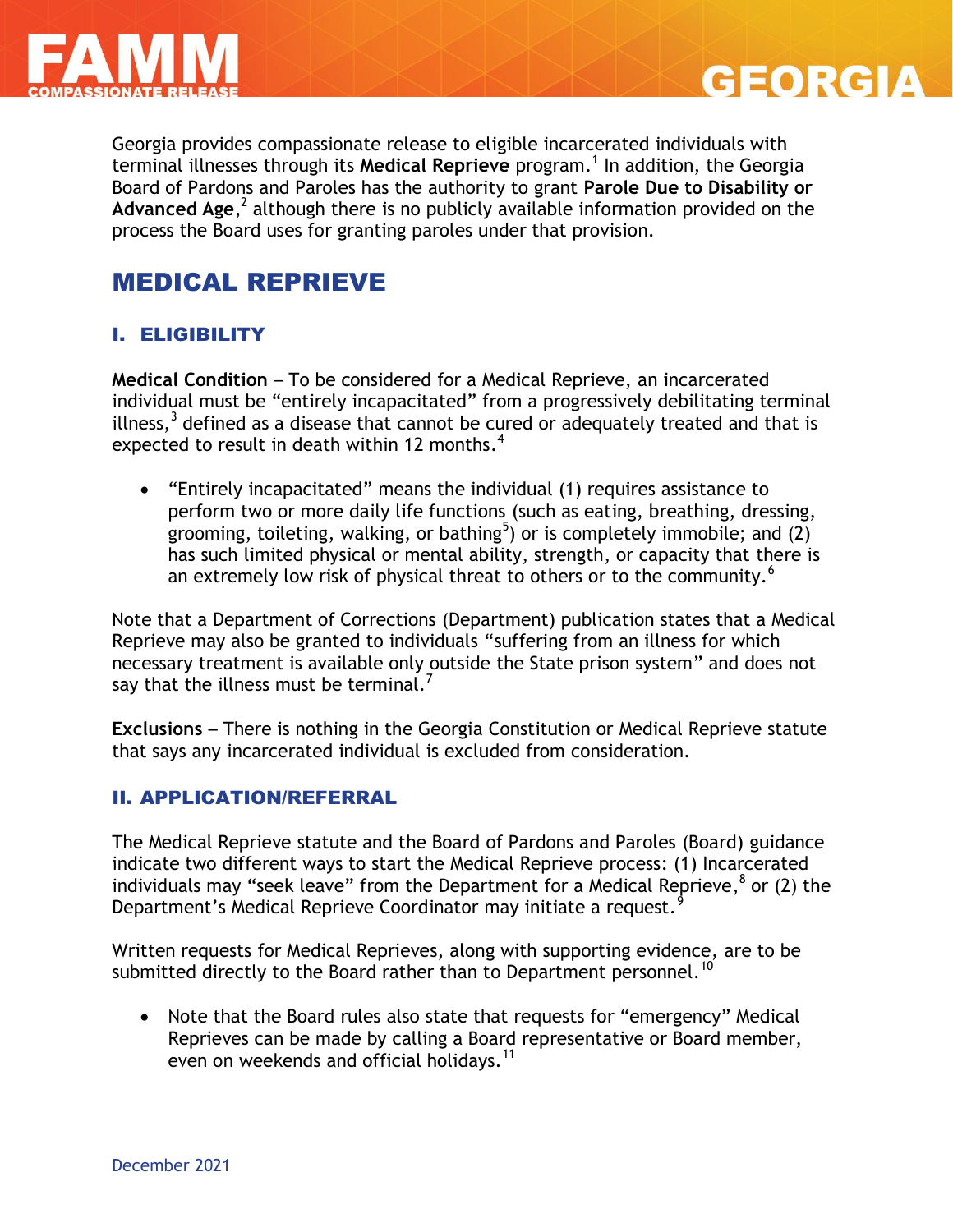### III. DOCUMENTATION AND ASSESSMENT

A Medical Reprieve request must include information from the Department's Medical Services Director documenting the medical reasons for the request and plans for a residence, medical care, and payment of medical expenses.<sup>12</sup> There is no other information publicly available regarding the process for approving and/or assessing a Medical Reprieve request before it goes to the Board for a decision.

## IV. DECISION-MAKING PROCESS

**Decision-Maker** – The Georgia Board of Pardons and Paroles has the authority to grant a Medical Reprieve for any incarcerated individual it finds to be entirely incapacitated due to a progressively debilitating terminal illness.<sup>13</sup>

**Decisions** – The Board states that in making Medical Reprieve decisions, it balances the "sufficiency of the punishment imposed on individuals with the cost of treating them in a state prison and the humanity of allowing them to die outside the confines of a prison."<sup>14</sup>

- The Board does not hold hearings and makes all Medical Reprieve decisions based on an individual's written record.<sup>15</sup>
- In addition to medical documentation, the Board will consider other relevant information, including conduct reports from the Superintendent or Warden of the relevant correctional institution and information about efforts the individual has made to improve "social attitude."<sup>16</sup>

The Board can only grant a Medical Reprieve with a majority vote<sup>17</sup> and must issue its decision in writing.<sup>18</sup>

### **Notice**

- District Attorney The Board must notify the appropriate District Attorney at least 90 days prior to a final decision if an individual convicted of a "serious violent felony" is being considered for parole or "conditional release." This notice requirement does not appear to be waived for Medical Reprieve cases.<sup>19</sup>
- Victim The Board must give 20 days' advance notice to victims when it is considering making a final decision to release an individual for "a period exceeding 60 days."<sup>20</sup>

# V. POST-DECISION

**Conditions** – Individuals granted Medical Reprieve must comply with all standard conditions of release and any "special conditions" the Board imposes.<sup>21</sup>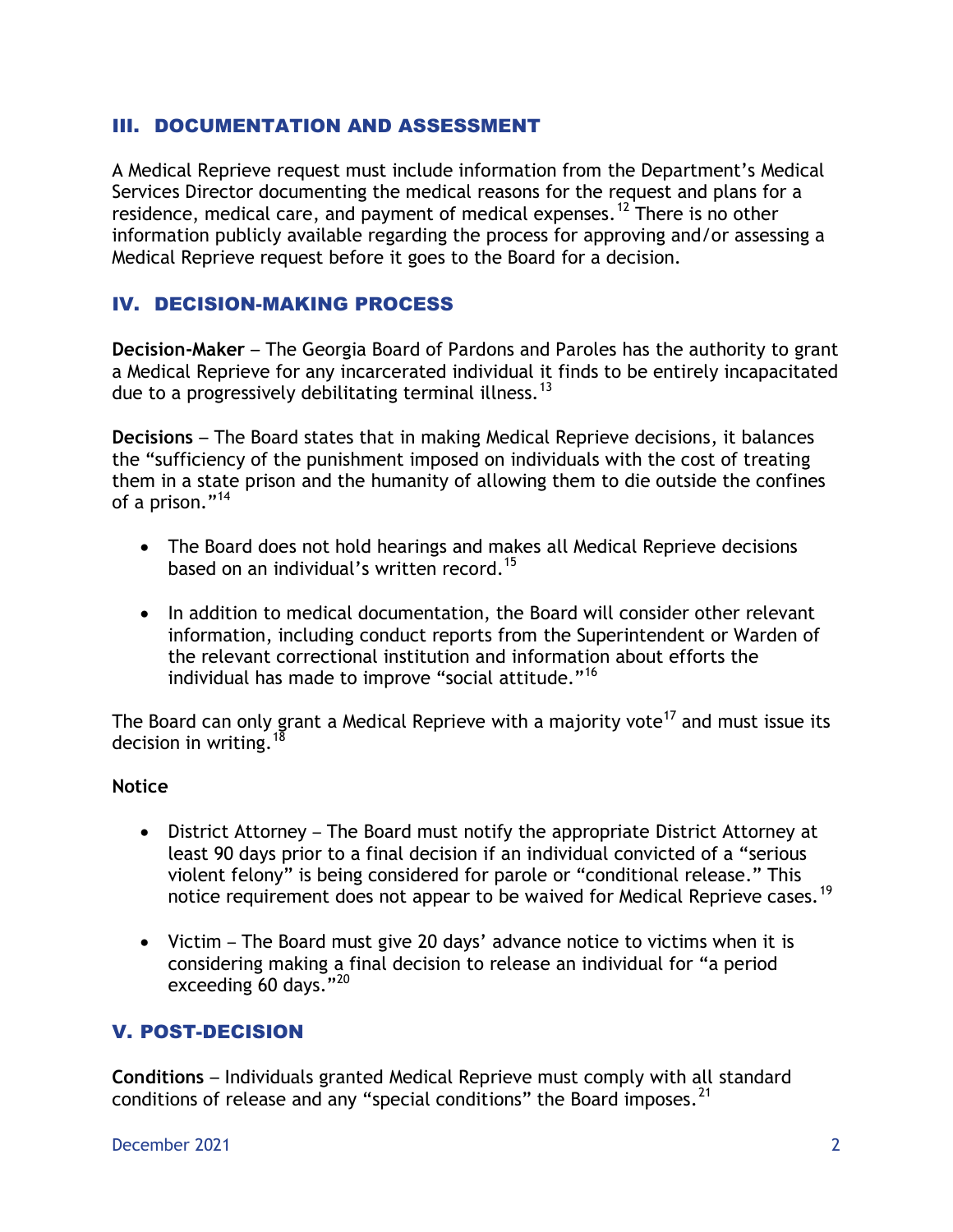**Supervision** – Parole officers supervise individuals on Medical Reprieve, even though the rules acknowledge they may be extremely limited in their mobility.<sup>22</sup> In addition, the Georgia Division of Community Services states that many individuals granted Medical Reprieve are placed on "24/7 house arrest" and are allowed to leave their residences only for medical appointments.<sup>23</sup>

**Rescission/Termination** – Although not in the statute, the Board's website says that if a formerly incarcerated individual's medical prognosis was in error and the condition improves, a return to prison will be ordered and the original sentence must be completed. 24

 Note that time on Medical Reprieve is credited toward time served as long as the individual complies with the Medical Reprieve conditions. However, if the Medical Reprieve is canceled or rescinded due to noncompliance, the time served on reprieve is not credited. $25$ 

# VI. REPORTING/STATISTICS

The Board published the following information regarding the number of Medical Reprieves:

- Recent Medical Reprieves -
	- $\circ$  In 2019, the Board granted 25 Medical Reprieves;<sup>26</sup> and
	- $\circ$  In 2020, the Board granted 41 Medical Reprieves.<sup>27</sup>
- Cumulative Total According to its annual reports, from 2001 through 2020 the Board granted Medical Reprieve for 1,224 individuals.  $^{28}$

# PAROLE DUE TO DISABILITY OR ADVANCED AGE

# I. ELIGIBILITY

**Medical Condition/Age** – The Georgia Constitution states that the Board of Pardons and Paroles (Board) has the authority to "parole any person who is age 62 or older."<sup>29</sup> In addition, the Georgia Code says that "in its discretion," the Board may grant parole "to **any** aged or disabled persons"<sup>30</sup> [emphasis added]. However, there is no published definition of "disabled" and no information on whether or how the Board implements this authority.

**Exclusions** – Neither the Georgia parole law nor the Board rules reference any incarcerated individuals who are excluded from consideration for Parole Due to Disability or Advanced Age.

December 2021 3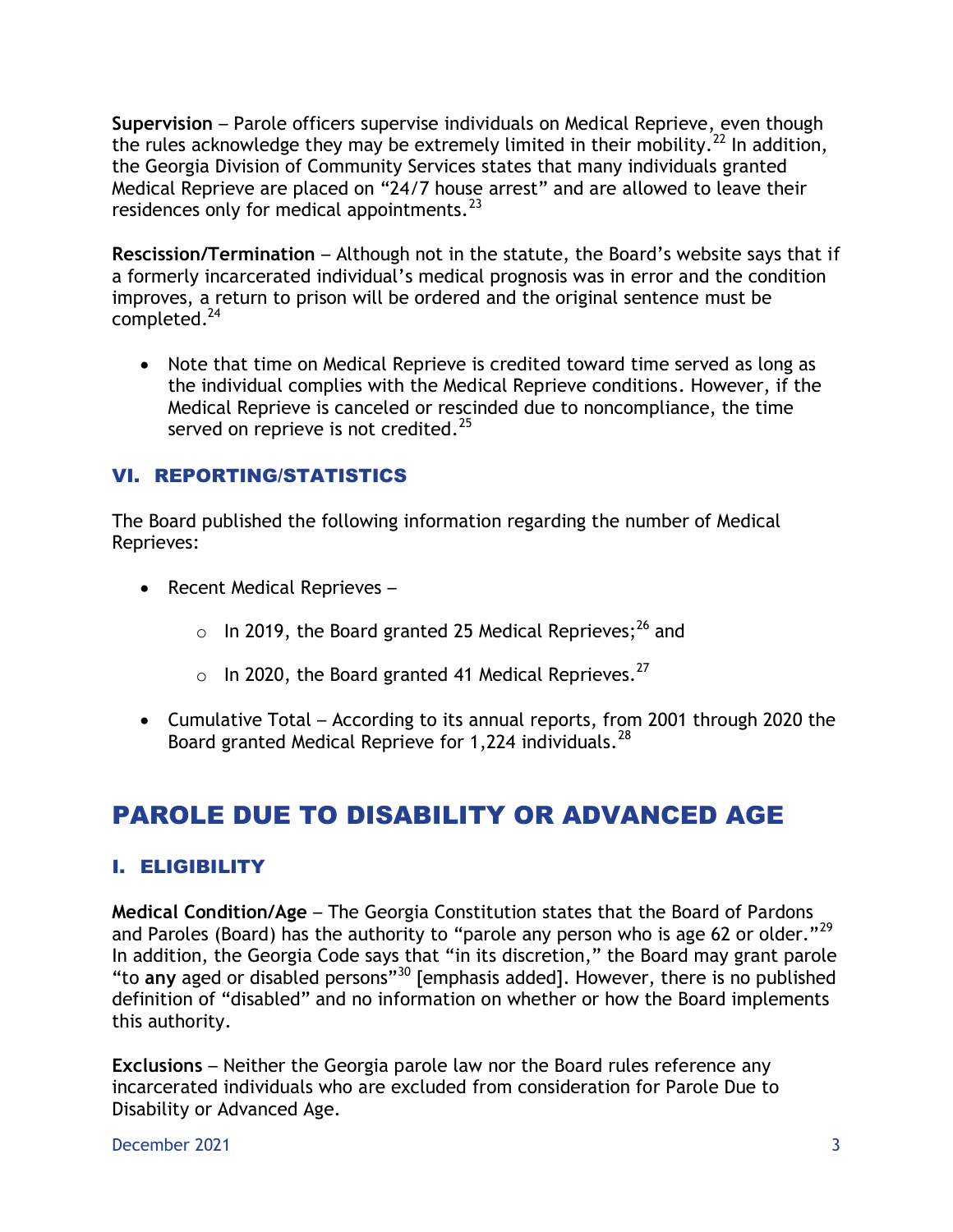## II. APPLICATION/REFERRAL

There is no information available regarding the Board's requirements for starting the Parole process based on having a disability or being over age 62.

### III. DOCUMENTATION AND ASSESSMENT

There is no information available regarding documentation and/or assessments related to Parole for incarcerated individuals who have a disability or are over age 62.

## IV. DECISION-MAKING PROCESS

**Decision-Maker** – The Board of Pardons and Paroles is responsible for making all Parole decisions.

**Decisions** – Although there are no published rules that apply specifically to individuals applying for Parole Due to Disability or Advanced Age, the Board's general rules appear to apply.

- Before releasing any individuals on Parole, the Board may have them appear in person to answer questions. $31$
- If objections are made regarding Parole for a particular individual, the Board may hold a hearing and consider oral testimony.<sup>32</sup>
- The Board can consider all relevant information in making its decision, including the results of physical and mental examinations and any reports from a Superintendent or Warden.<sup>33</sup>

The Board rules say it will make its decisions after considering all submitted records, papers, documents, and oral testimony.<sup>34</sup>

 The Board can only grant a Parole Due to Disability or Advanced Age with a majority vote<sup>35</sup> and must issue its decision in writing.<sup>36</sup>

**Conditions** – The Board can set appropriate terms and conditions for release.<sup>37</sup> When Parole Due to Disability or Advanced Age is granted, the appropriate correctional officers are notified, and they inform the incarcerated individual of the terms and conditions before release.  $^{38}$ 

### **Notice**

 District Attorney – The Board must notify the appropriate District Attorney at least 90 days prior to a final decision if an individual convicted of a "serious violent felony" is being considered for Parole.<sup>39</sup>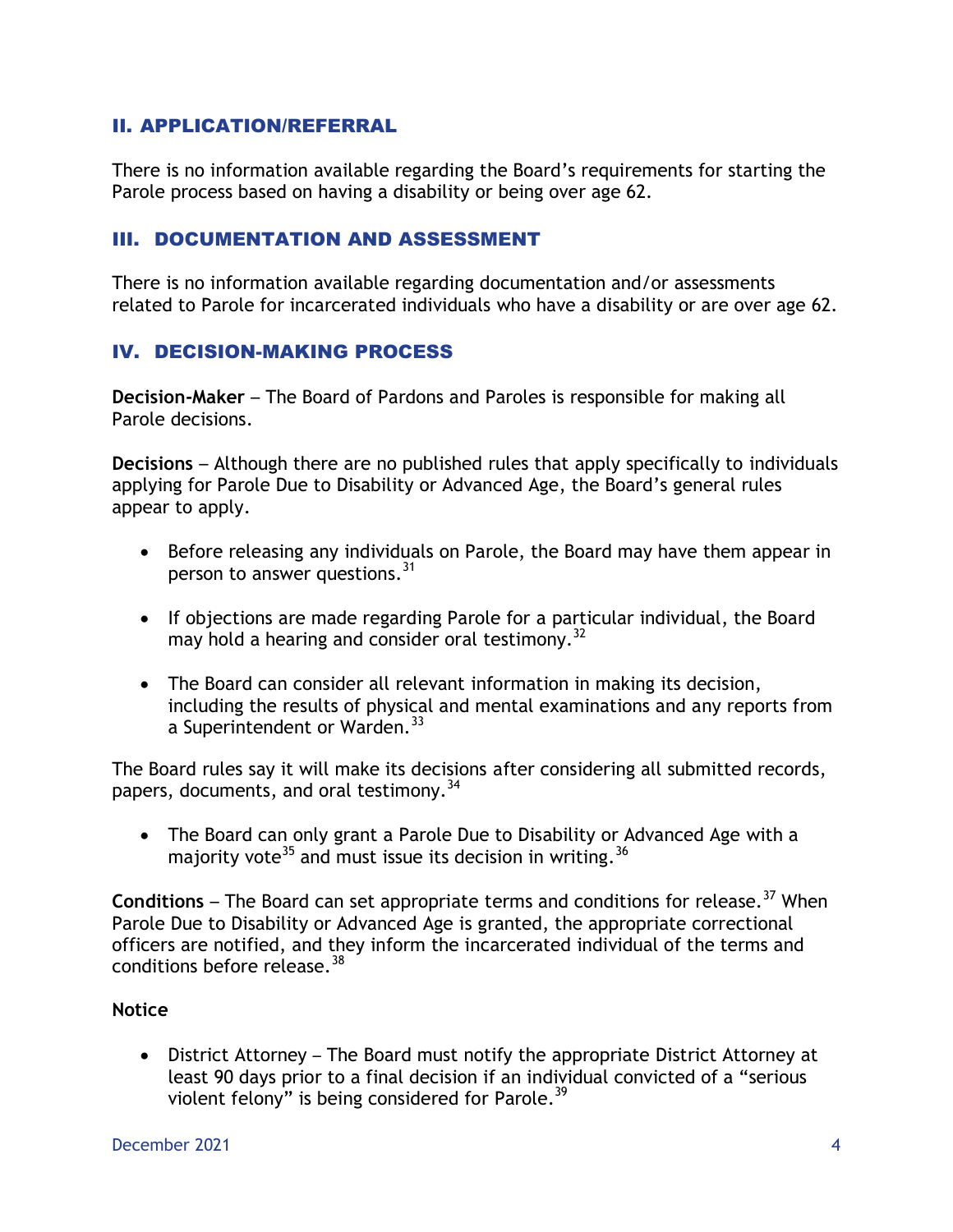Victim – The Board must give 20 days' advance notice to victims when it is considering making a final decision to grant Parole. 40

# V. POST-DECISION

**Termination/Revocation** – Individuals released on Parole Due to Disability or Advanced Age remain in the Board's legal custody until expiration of their maximum term, as specified during sentencing.<sup>41</sup> If individuals violate any of the Parole terms, they are subject to rearrest, returned to Board custody, and then "redelivered" to a correctional facility. 42

# VI. REPORTING/STATISTICS

The Board has not published any statistics on individuals released on Parole Due to Disability or Advanced Age.

• In response to FAMM's request for information on the numbers of individuals released in 2019 and 2020, the Board responded that it had "no documents responsive to [the] request."<sup>43</sup>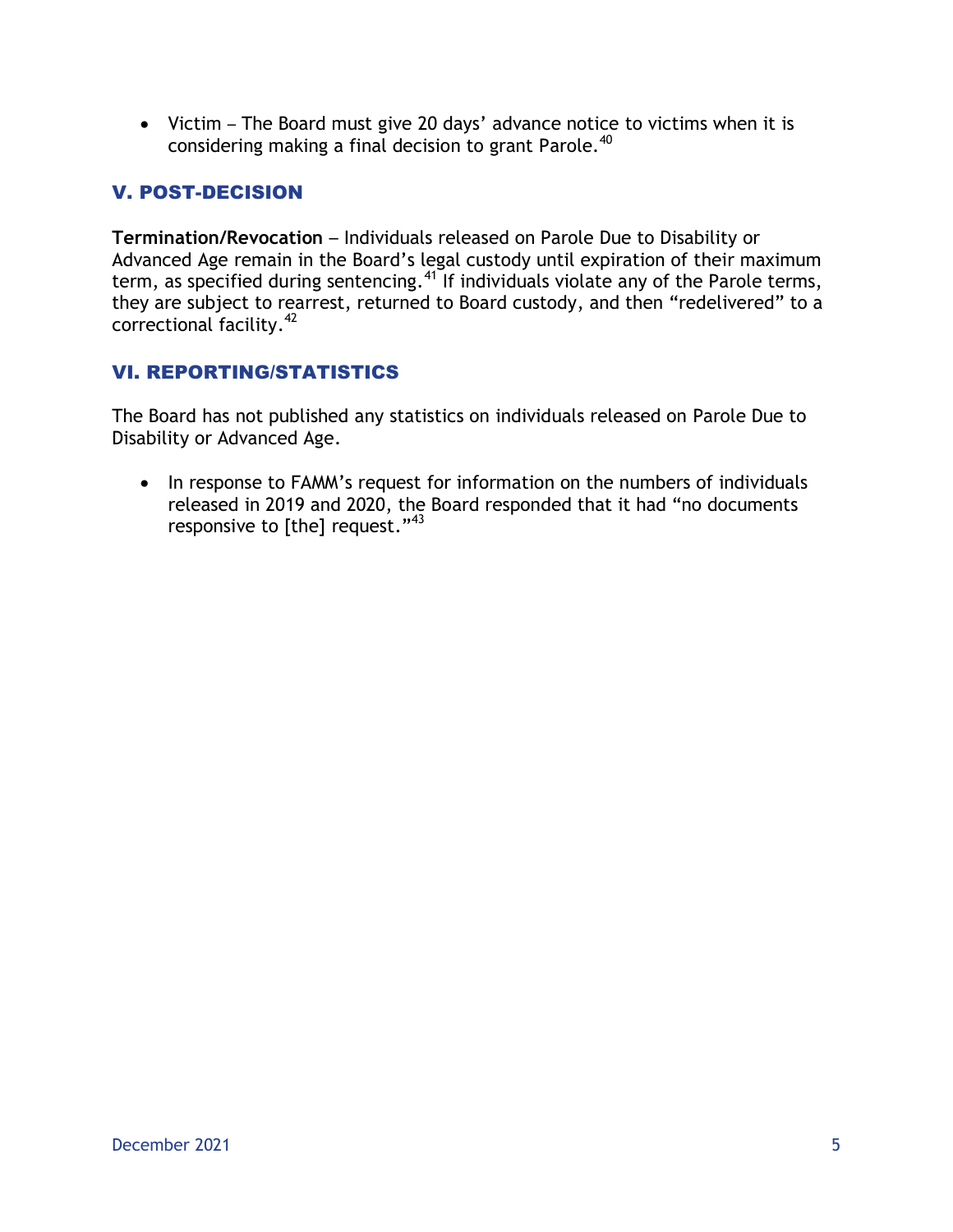# GEORGIA COMPASSIONATE RELEASE PRIMARY LEGAL SOURCES

## MEDICAL REPRIEVE

### **State Constitution**

Georgia Constitution, Article IV, § II, Paragraph II (e), available through the Georgia Secretary of State's office, [https://sos.ga.gov/admin/files/Constitution\\_2013\\_Final\\_Printed.pdf.](https://sos.ga.gov/admin/files/Constitution_2013_Final_Printed.pdf)

#### **Statute**

Georgia Code, §§ 42-9-43 (b) (1) and (b) (2) (2020), available through the Georgia General Assembly at <https://www.legis.ga.gov/> by clicking on "Legislation and Laws" and then "Georgia Code."

#### **Regulations**

Georgia Compilation of Rules and Regulations, Rule 475-3-.10 (1) (a) (2020), available through the Georgia Secretary of State, [http://rules.sos.ga.gov/gac/475-3.](http://rules.sos.ga.gov/gac/475-3)

### **Agency Policy/Publications**

Georgia Board of Pardons and Paroles, Reprieves and Commutations (undated), [https://pap.georgia.gov/documents/reprieves-and-commutations.](https://pap.georgia.gov/documents/reprieves-and-commutations)

Georgia Department of Community Supervision, Reprieves (undated), [https://dcs.georgia.gov/reprieves-1.](https://dcs.georgia.gov/reprieves-1)

Georgia Department of Corrections, Orientation Handbook for Offenders (undated), § VIII (H), [http://www.dcor.state.ga.us/sites/all/files/pdf/GDC\\_Inmate\\_Handbook.pdf.](http://www.dcor.state.ga.us/sites/all/files/pdf/GDC_Inmate_Handbook.pdf)

### PAROLE DUE TO DISABILITY OR ADVANCED AGE

#### **State Constitution**

Georgia Constitution, Article IV, § II, Paragraph II (e), available through the Georgia Secretary of State's office, [https://sos.ga.gov/admin/files/Constitution\\_2013\\_Final\\_Printed.pdf.](https://sos.ga.gov/admin/files/Constitution_2013_Final_Printed.pdf)

#### **Statutes**

Georgia Code, § 42-9-42 (2020), available through the Georgia General Assembly at <https://www.legis.ga.gov/> by clicking on "Legislation and Laws" and then "Georgia Code."

Georgia Code, § 42-9-43 (2020), available through the Georgia General Assembly at <https://www.legis.ga.gov/> by clicking on "Legislation and Laws" and then "Georgia Code."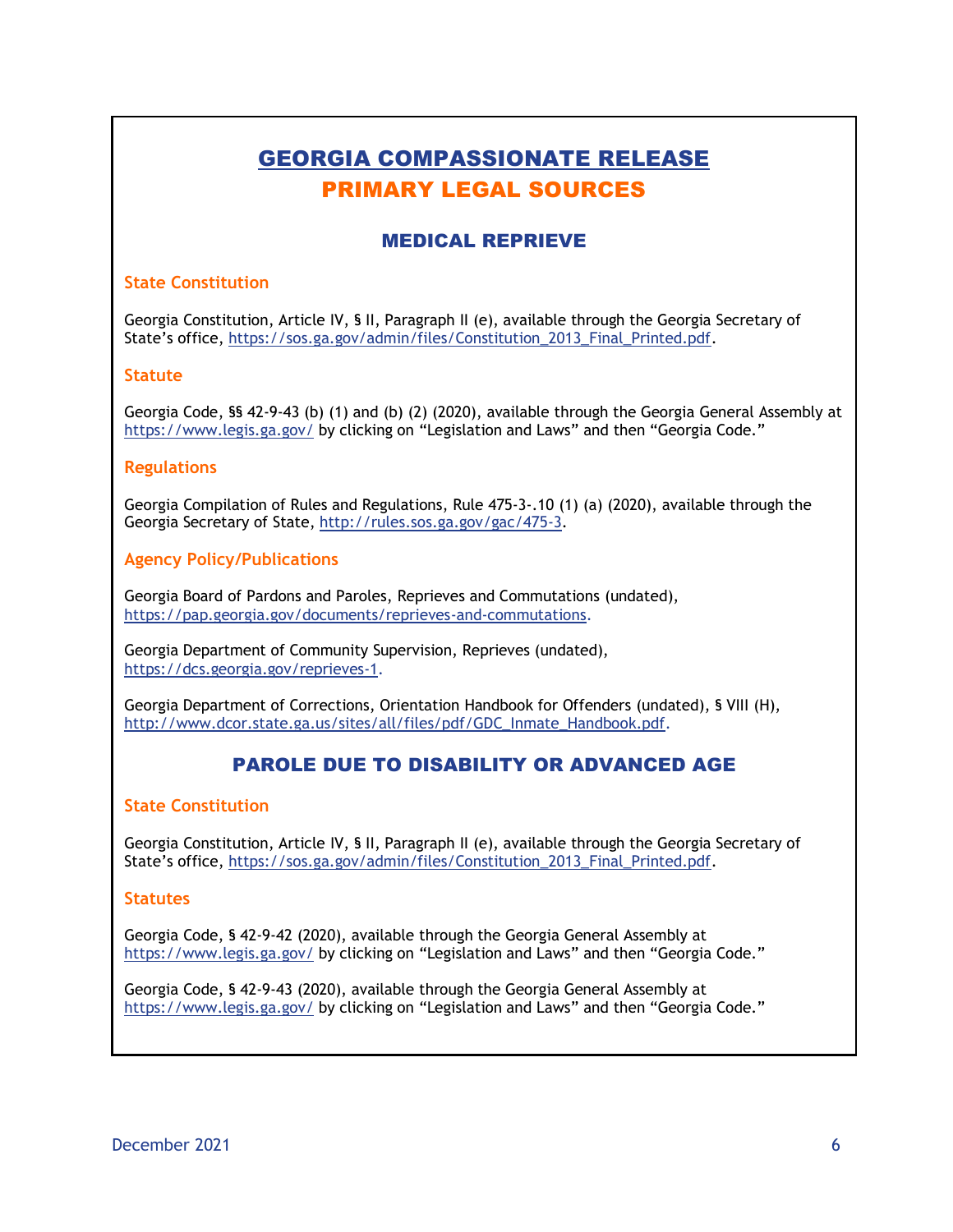# NOTES

\* *Id. means see prior note.*

- <sup>1</sup> Ga. Const. art. IV, § II, par. II (e); Ga. Code Ann. § 42-9-43 (b).
- <sup>2</sup> Ga. Const. art. IV, § II, par. II (e); Ga. Code Ann. § 42-9-42 (c).
- $3^3$  Ga. Code Ann. § 42-9-43 (b) (2).
- $4$  ld. at (b) (1) (A).
- $5$  ld. at (b) (1) (C).
- $<sup>6</sup>$  ld. at (b) (1) (B).</sup>

 $7$  Georgia Department of Corrections, Orientation Handbook for Offenders, § VIII (H).

<sup>8</sup> Ga. Comp. R. & Regs. 475-3-.10 (1) (a).

<sup>9</sup> Georgia Board of Pardons and Paroles, Reprieves and Commutations. See also Georgia Department of Community Supervision, Reprieves.

<sup>10</sup> Ga. Comp. R. & Regs.  $475-3$ -.10 (1) (a) and (1) (c).

 $11$  Id. at (1) (b).

<sup>12</sup> DOC Handbook, § VIII (H).

<sup>13</sup> Georgia Const. art. IV, § II, par. II; Ga. Code Ann. § 42-9-43 (b) (2).

- <sup>14</sup> Georgia Board of Pardons and Paroles, Reprieves and Commutations.
- $15$  Ga. Comp. R. & Regs. 475-3-.10 (1) (e).
- <sup>16</sup> Ga. Code Ann. §§ 42-9-43 (a) (1) through (a) (8).
- <sup>17</sup> Ga. Code Ann. § 42-9-42 (a).
- $18$  Id. at (b) (2).

 $19$  Ga. Code Ann. § 42-9-43 (c) (1). "Serious felonies" are murder, armed robbery, kidnapping, rape, aggravated child molestation, aggravated sodomy, and aggravated sexual battery. See Ga. Code Ann. § 17-10-6.1.

 $20$  Ga. Code Ann. § 17-17-13. Note that to receive notice a victim must have provided the Board with a current mailing or email address and a telephone number. Id.

<sup>21</sup> Georgia Department of Community Services, Reprieves*.*

 $22$  Georgia Board of Pardons and Paroles, Reprieves and Commutations.

<sup>23</sup> Georgia Department of Community Services, Reprieves*.*